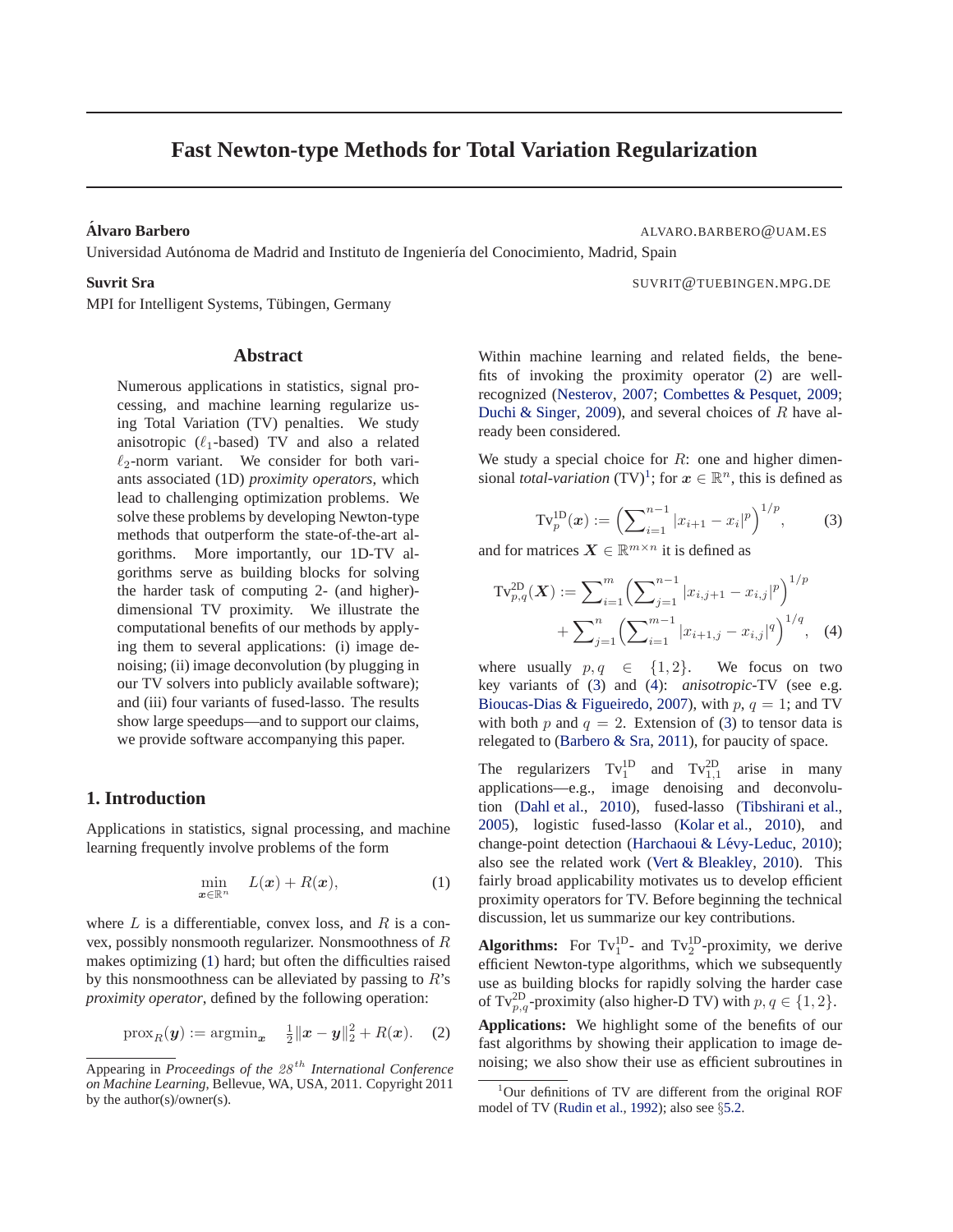<span id="page-1-0"></span>larger solvers for image deconvolution and for solving four variants of fused-lasso.

**Software:** To support our numerical results, we provide efficient implementations of our algorithms.<sup>2</sup>

An additional important message of our paper is: even for large-scale machine learning problems, Newton-type methods can be superior to first-order methods, provided the problem has enough structure. This viewpoint, though obvious, seems to be espoused by a surprisingly small fraction of researchers within the machine learning community.

The literature on TV is huge, so it cannot be summarized here. However, we do mention here some of the most directly relevant work.

Previously, [Vogel & Oman](#page-7-0) [\(1996](#page-7-0)) suggested a Newton approach for TV; they smoothed the objective, but noted that it leads to numerical difficulties. In contrast, we solve the nonsmooth problem directly. Recently, [Liu et al.](#page-7-0) [\(2010](#page-7-0)) presented tuned algorithms for  $Tv_1^{1D}$ -proximity based on a careful "restart" heuristic; their methods show strong empirical performance but do not extend easily to higher-D TV. Our Newton-type methods outperform the tuned methods of [\(Liu et al.,](#page-7-0) [2010\)](#page-7-0), and fit nicely in a general algorithmic framework that allows tackling the harder two- and higher-D TV problems.

TV regularization in itself arises frequently in image denoising, whereby a large number of TV-based denoising algorithms exist (see e.g. [Zhu & Chan](#page-7-0), [2008](#page-7-0)). However, in contrast to our paper, most TV-based methods use the standard isotropic TV or ROF model [\(Rudin et al.,](#page-7-0) [1992](#page-7-0)), and there are few methods tailored to anisotropic TV, except those developed in the context of fusedlasso [\(Friedman et al.](#page-7-0), [2007](#page-7-0); [Liu et al.](#page-7-0), [2010\)](#page-7-0).

It is tempting to assume that existing isotropic algorithms, such as the state-of-the-art PDHG [\(Zhu & Chan,](#page-7-0) [2008](#page-7-0)) method, can be easily adapted. But this is not so. PDHG requires fine-tuning of its parameters, and to obtain fast performance its authors apply non-trivial adaptive rules that fail on our anisotropic model. ADMM-style algorithms [\(Combettes & Pesquet](#page-7-0), [2009\)](#page-7-0), whose convergence speed is highly sensitive to their stepsize parameters, also pose similar problems. In stark contrast, our solvers do not require *any parameter tuning*, and run rapidly.

Our TV methods can be plugged in directly into solvers such as TwIST [\(Bioucas-Dias & Figueiredo](#page-7-0), [2007](#page-7-0)) or SALSA [\(Afonso et al.](#page-7-0), [2010](#page-7-0)) for image deblurring, and into methods such as FISTA [\(Beck & Teboulle,](#page-7-0) [2009](#page-7-0)) or TRIP [\(Kim et al.](#page-7-0), [2010](#page-7-0)), for TV-regularized optimization.

# **2. One dimensional TV-Proximity**

We begin with 1D-TV proximity, and devote most attention to it, since it forms a crucial part of our 2D-TV methods. Introduce the *differencing matrix*  $D \in \mathbb{R}^{(n-1)\times n}$ with  $d_{ij} = 0$ , except for  $d_{ii} = -1$  and  $d_{i,i+1} = 1$ . Let  $\text{Tv}_p^{\text{1D}}(\bm{x}) = \|\bm{Dx}\|_p$ ; then the TV-proximity problem is

$$
\min_{\bm{x} \in \mathbb{R}^n} \quad \frac{1}{2} \|\bm{x} - \bm{y}\|_2^2 + \lambda \| \bm{D} \bm{x} \|_p. \tag{5}
$$

It is often easier to solve (5) via its dual

$$
\max_{\mathbf{u}} \quad -\frac{1}{2} \|\mathbf{D}^T \mathbf{u}\|_2^2 + \mathbf{u}^T \mathbf{D} \mathbf{y}, \quad \text{s.t. } \|\mathbf{u}\|_q \le \lambda, \quad (6)
$$

where  $\lVert \cdot \rVert_q$  is the *dual-norm* to  $\lVert \cdot \rVert_p$ . If u is dual feasible, then the primal variable  $x = y - D<sup>T</sup> u$ . The corresponding *duality-gap* is easily computed as

$$
gap(x, u) := \lambda ||Dx||_p - u^T Dx. \tag{7}
$$

If  $u^*$  is the optimal dual solution, then the optimal primal solution is given by  $x^* = y - D^T u^*$ .

# **2.1. TV-L1: Proximity for**  $Tv_1^{\text{1D}}$

For 1D anisotropic TV, the dual (6) becomes

$$
\min_{\boldsymbol{u}} \phi(\boldsymbol{u}) := \frac{1}{2} ||\boldsymbol{D}^T \boldsymbol{u}||_2^2 - \boldsymbol{u}^T \boldsymbol{D} \boldsymbol{y}, \text{ s.t. } ||\boldsymbol{u}||_{\infty} \leq \lambda. \tag{8}
$$

This is a box-constrained quadratic program; so it can be solved by methods such as TRON (Lin  $&$  Moré, [1999](#page-7-0)), L-BFGS-B [\(Byrd et al.,](#page-7-0) [1994](#page-7-0)), or projected-Newton (PN) [\(Bertsekas,](#page-7-0) [1982\)](#page-7-0). But these methods can be inefficient if invoked out-of-the-box, and carefully exploiting problem structure is a must. PN lends itself well to such structure exploitation, and we adapt it to develop a highly competitive method for solving the dual problem (8).

The generic PN procedure runs iteratively: it first identifies a special subset of the active variables and uses these to compute a reduced Hessian. Then, this Hessian is used to scale the gradient and move in direction opposite to it, scaling by a stepsize, if needed. Finally, the next iterate is obtained by projecting onto the constraints, and the cycle repeats. At each iteration we select the active variables:

$$
I := \{i \mid (u_i = -\lambda \text{ and } [\nabla \phi(\boldsymbol{u})]_i > \epsilon) \text{ or}
$$

$$
(u_i = \lambda \text{ and } [\nabla \phi(\boldsymbol{u})]_i < -\epsilon) \},
$$

where  $\epsilon \geq 0$  is small scalar. Let  $\overline{I} := \{1 \dots n\} \setminus I$  be the set of indices not in I. From the Hessian  $\mathbf{H} = \nabla^2 \phi(u)$ we extract the *reduced Hessian*  $H_{\bar{I}}$  by selecting rows and columns indexed by  $\overline{I}$ , and compute the "reduced" update

$$
\mathbf{u}_{\bar{I}} \leftarrow P(\mathbf{u}_{\bar{I}} - \alpha \mathbf{H}_{\bar{I}}^{-1} [\nabla \phi(\mathbf{u})]_{\bar{I}}), \tag{9}
$$

where  $\alpha$  is a stepsize, and P denotes elementwise projection onto the constraints. Let us now see how to exploit structure to efficiently perform the above steps.

<sup>2</sup> See *http://arantxa.ii.uam.es/*∼*gaa/software.html*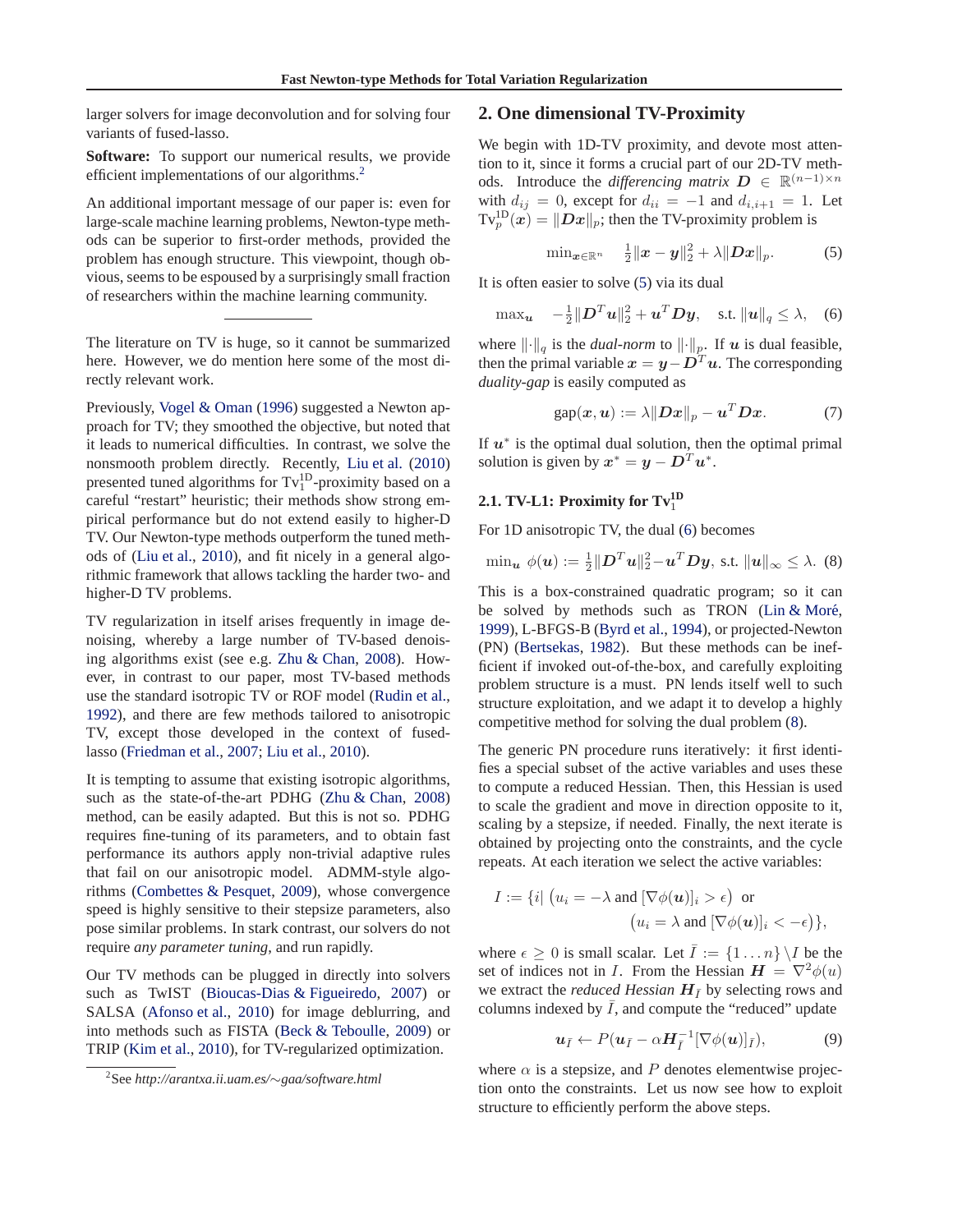<span id="page-2-0"></span>First, notice that the Hessian  $H = D D^{T}$  is symmetric and tridiagonal, with 2s on the main diagonal and  $-1s$ on the sub- and superdiagonals. Next, observe that whatever the active set  $I$ , the corresponding reduced Hessian  $H_{\bar{I}}$  remains symmetric tridiagonal. This is crucial because then we can quickly compute the updating direction  $d_{\bar{I}}$  by solving  $H_{\bar{I}}d_{\bar{I}} = [\nabla \phi(\bm{u}^t)]_{\bar{I}}$ . This linear system can be solved by computing the Cholesky decomposition  $H_{\bar{I}} = R^T R$  in *linear time* using the LAPACK routine DPTTRF [\(Anderson et al.](#page-7-0), [1999\)](#page-7-0). The resulting  $R$  is bidiagonal, so we can solve for  $d_{\bar{l}}$  in linear time too. Thus, a full PN iteration takes  $O(n)$  time.

The next crucial ingredient is stepsize selection. [Bertsekas](#page-7-0) [\(1982\)](#page-7-0) recommends Armijo-search along projection arc. However, for our problem Armijo-search is disproportionately expensive. So we resort to a backtracking strategy using quadratic interpolation [\(Nocedal & Wright,](#page-7-0) [2000\)](#page-7-0). This strategy is as follows: if the current stepsize  $\alpha_k$  does not provide enough decrease in  $\phi$ , we build a quadratic model using  $\phi(\mathbf{u}), \phi(\mathbf{u}-\alpha_k \mathbf{d})$ , and  $\partial_\alpha \phi(\mathbf{u}-\alpha_k \mathbf{d})$ . Then, stepsize  $\alpha_{k+1}$  is set to the value that minimizes this model. If the new  $\alpha_{k+1}$  is larger than or too similar to  $\alpha_k$ , its value is halved. Note that the gradient  $\nabla \phi(\mathbf{u})$  might be misleading if  $u$  has components at the boundary and  $d$  points outside this boundary (because then, due to the subsequent projection no real improvement would be obtained by stepping outside the feasible region). To address this concern, we modify the computation of the gradient  $\nabla \phi(\mathbf{u})$ , replacing by zeros the entries that relate to direction components pointing outside the feasible set.

**Algorithm 1** PN algorithm for TV-L1-proximity Solve  $\boldsymbol{D}\boldsymbol{D}^T\boldsymbol{u}^* = \boldsymbol{D}\boldsymbol{y}$ .  $\textbf{if} \ \| u^* \|_\infty \leq \lambda \ \textbf{return} \ u^*; \textbf{end if}$  $u^{0} = P[u^{\overline{*}}], t = 0$ **while** duality-gap > tolerance **do** Identify set of active constraints I; let  $\overline{I} = \{1 \dots n\} \setminus I$ Construct reduced Hessian  $H_{\bar{I}}$ Solve  $\boldsymbol{H}_{\bar{I}}\boldsymbol{d}_{\bar{I}} = [\nabla \phi(\boldsymbol{u}^t)]_{\bar{I}}$ Compute stepsize  $\alpha$  using backtracking + interpolation Update  $u_{\bar{I}}^{t+1} = P[u_{\bar{I}}^t - \alpha d_{\bar{I}}].$  $t \leftarrow t + 1.$ **end while** return  $u^t$ .

Finally, we must account for the case when  $\lambda$  is so large that the unconstrained optimum coincides with the constrained one. In this case, we just obtain  $u^*$  via  $DD^T u^* = Dy$ . All the above ideas are encapsulated as Algorithm 1.

# **2.2. TV-L2: Proximity for**  $Tv_2^{\text{1D}}$

For TV-L2 proximity  $p = 2$ , so the dual [\(6\)](#page-1-0) becomes

$$
\min_{\mathbf{u}} \phi(\mathbf{u}) := \frac{1}{2} ||\mathbf{D}^T \mathbf{u}||_2^2 - \mathbf{u}^T \mathbf{D} \mathbf{y}, \text{ s.t. } ||\mathbf{u}||_2 \le \lambda.
$$
\n(10)

| <b>Algorithm 2</b> MSN based TV-L2 proximity                                       |
|------------------------------------------------------------------------------------|
| Initialize: $\alpha^0 = 0, t = 0$ .                                                |
| while $(\neg$ converged) do                                                        |
| Compute Cholesky decomp. $DD^T + \alpha^t I = R^T R$ .                             |
| Obtain u by solving $\mathbf{R}^T \mathbf{R} \mathbf{u} = \mathbf{D} \mathbf{y}$ . |
| Obtain q by solving $R^T q = u$ .                                                  |
| Update $\alpha$ using (15)                                                         |
| $t \leftarrow t + 1.$                                                              |
| end while                                                                          |
| return $u^t$                                                                       |

Problem (10) is an instance of the well-known trust-region subproblem, whereby a variety of numerical methods are available for it [\(Conn et al.,](#page-7-0) [2000](#page-7-0)). Below we derive an algorithm based on the Moré-Sorensen Newton (MSN) it-eration (Moré & Sorensen, [1983](#page-7-0)), which in general is expensive, but in our case proves to be efficient thanks to the tridiagonal Hessian. Curiously, experiments show that for a certain range of  $\lambda$  values, gradient-projection (GP) (without line-search though) can also be competitive. Thus, for best performance we prefer a hybrid MSN-GP method for (10).

Consider the KKT conditions for (10):

$$
(DDT + \alpha I)u = Dy,\n\alpha(||u||_2 - \lambda) = 0, \quad \alpha \ge 0,
$$
\n(11)

where  $\alpha$  is a Lagrange multiplier. There are two cases:  $||u||_2 < \lambda$ ; or  $||u||_2 = \lambda$ . If  $||u||_2 < \lambda$ , then  $\alpha = 0$  and u is obtained by solving  $DD^{T}u = Dy$ . Conversely, if the solution to  $DD^{T}u = Dy$  lies in the interior, then it solves (11). Thus, we need to only consider  $||u||_2 = \lambda$ .

Given  $\alpha$ , one has  $u(\alpha) = (DD^T + \alpha I)^{-1}Dy$ . So we must compute the "true"  $\alpha$ . This can be done by solving  $\|\boldsymbol{u}(\alpha)\|_2^2 = \lambda^2$ , or alternatively solving the MSN equation

$$
h(\alpha) := \lambda^{-1} - \|\mathbf{u}(\alpha)\|_2^{-1} = 0,
$$
 (12)

which is written so, as it is almost linear in the search interval, resulting in fast convergence (Moré  $&$  Sorensen, [1983](#page-7-0)). Newton's iteration for (12) is

$$
\alpha \leftarrow \alpha - h(\alpha)/h'(\alpha), \tag{13}
$$

and a simple calculation shows that

$$
\frac{1}{h'(\alpha)} = \frac{\|u(\alpha)\|_2^3}{u(\alpha)^T (DD^T + \alpha I)^{-1} u(\alpha)}.
$$
 (14)

The key idea in MSN is to eliminate the matrix inverse in (14) by introducing the Cholesky decomposition  $DD^T + \alpha I = \mathbf{R}^T \mathbf{R}$  and defining a vector  $\mathbf{q} = (\mathbf{R}^T)^{-1} \mathbf{u}$ . As a result, iteration (13) becomes

$$
\alpha \leftarrow \alpha - \frac{\|\mathbf{u}\|_{2}^{2}}{\|\mathbf{q}\|_{2}^{2}} \left(1 - \frac{\|\mathbf{u}\|_{2}}{\lambda}\right). \tag{15}
$$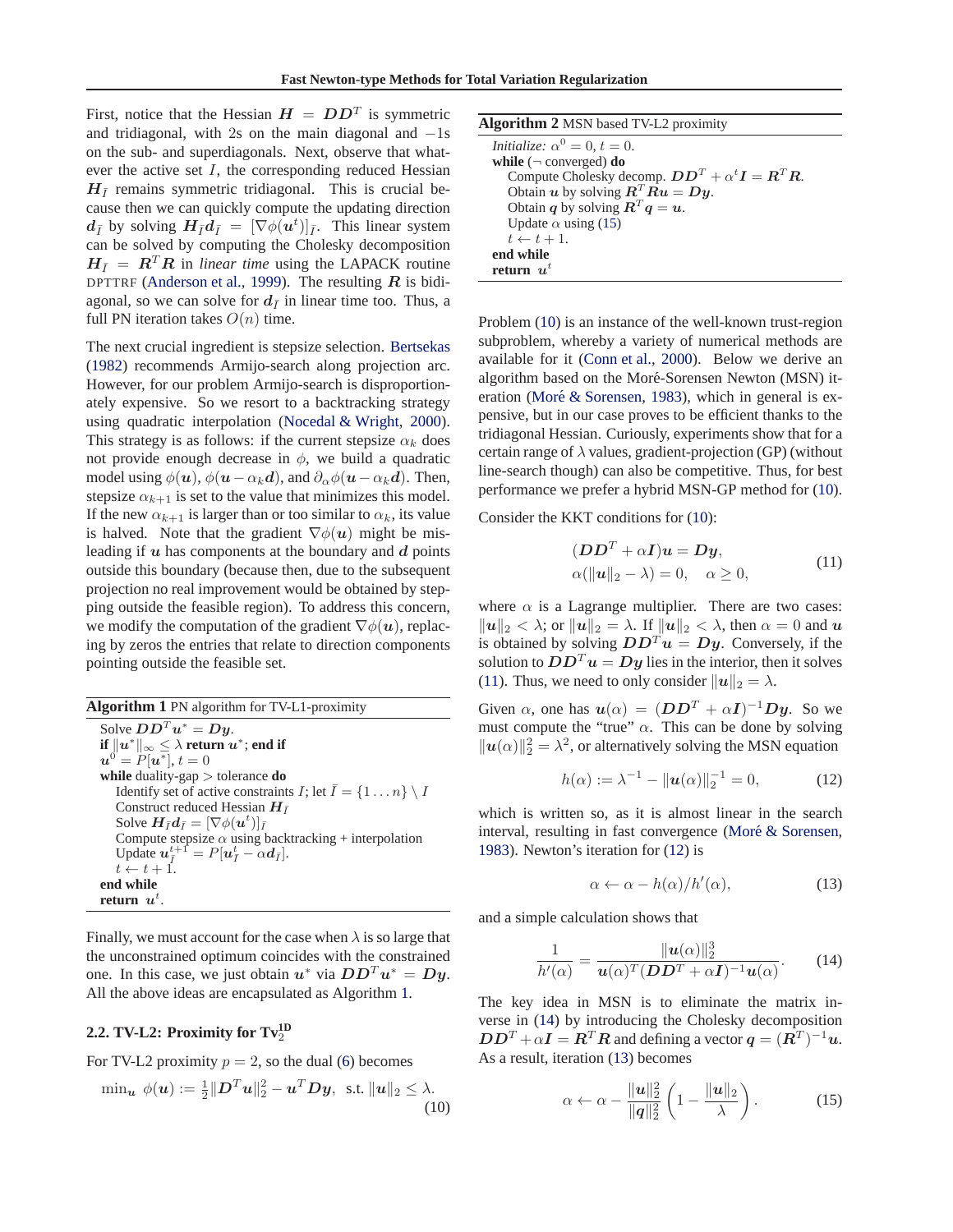Observe that both  $R$  and  $q$  can be computed in linear time, so the overall iteration [\(15\)](#page-2-0) runs in linear time.

The MSN iteration [\(15\)](#page-2-0) is fairly sophisticated. Let us look at a much simpler one: GP with a *fixed* stepsize  $\alpha_0$ 

$$
\boldsymbol{u}^{t+1} = P_{\|\cdot\|_2 \leq \lambda}(\boldsymbol{u}^t - \alpha_0 \nabla \phi(\boldsymbol{u}^t)), \tag{16}
$$

which is set to the inverse of the largest eigenvalue of the Hessian  $DD<sup>T</sup>$ . This is easily done as the eigenvalues have a closed-form expression, namely  $\lambda_i = 2 - 2 \cos\left(\frac{i\pi}{n}\right)$  (for  $0 \leq i \leq n$ ). The largest  $\lambda_{n-1} = 2 - 2 \cos \left( \frac{(n-1)\pi}{n} \right)$  $\frac{(-1)\pi}{n}\bigg),$ which tends to 4 as  $n \to \infty$ ; so  $\alpha_0 = 1/4$  is a good approximation. Furthermore, the projection  $P_{\|\cdot\|_2\leq\lambda}$  is also trivial. Thus, the GP iteration (16) can be attractive, and it indeed can outperform the more sophisticated MSN method, though only for a very limited range of  $\lambda$  values. Therefore, in practice we recommend a hybrid of GP and MSN.

# **3. Two-dimensional TV Proximity**

Now we advance to the harder problem of two-dimensional TV. Let  $X \in \mathbb{R}^{m \times n}$  be an input matrix, and let  $x^i$  denote its *i*-th row, and  $x_j$  its *j*-th column. Further, let  $D_n$  and  $D_m$  be differencing matrices for the row and column dimensions. Then, the regularizer [\(4\)](#page-0-0) can be written as

$$
\text{Tv}_{p,q}^{2}(\boldsymbol{X}) = \sum_{i} \|D_{n}\boldsymbol{x}^{i}\|_{p} + \sum_{j} \|D_{m}\boldsymbol{x}_{j}\|_{q}.
$$
 (17)

The corresponding  $Tv_{p,q}^{2D}$ -proximity problem is

$$
\min_{\mathbf{X}} \quad \frac{1}{2} \| \mathbf{X} - \mathbf{Y} \|_{\mathrm{F}}^2 + \lambda \operatorname{Tv}_{p,q}^2(\mathbf{X}), \tag{18}
$$

where  $\lambda > 0$  is a penalty parameter. Unfortunately, in general, the proximity operator for a sum of convex functions is difficult to compute. However, if we could split (18) into

$$
\min_{\mathbf{X}} \frac{1}{2} \|\mathbf{X} - \mathbf{Y}\|_{\mathrm{F}}^2 + \lambda \sum_{i} \|D_n x^i\|_{p} \tag{19}
$$

$$
\min_{\mathbf{X}} \frac{1}{2} \|\mathbf{X} - \mathbf{Y}\|_{\mathrm{F}}^2 + \lambda \sum_{j} \|D_{m} x_{j}\|_{q}, \qquad (20)
$$

then our task would be greatly simplified, especially because (19) and (20) themselves further decompose into 1D-TV proximity problems. Fortunately, at the cost of slight additional storage, we can do precisely this splitting via the *proximal Dykstra* method [\(Combettes & Pesquet,](#page-7-0) [2009](#page-7-0)). Algorithm 3 presents pseudocode.

**Remarks:** Since (19) and (20) decompose into independent 1D-TV subproblems, we could solve these subproblems in parallel if desired. Also, as shown, Algorithm (3) cannot solve (19) and (20) in parallel due to the shared dependence on  $Z_t$ . A variant of Algorithm 3 allows us to overcome this limitation, though it is usually more preferable for multi-dimensional TV [\(Barbero & Sra](#page-7-0), [2011\)](#page-7-0). Empirically, Algorithm 3 converges rapidly and usually (19)

| <b>Algorithm 3</b> Proximal Dykstra Algorithm for (18) |
|--------------------------------------------------------|
| Initialize $X_0 = Y, P_0 = 0, Q_0 = 0, t = 0$          |
| while $(\neg$ converged) do                            |
| $Z_t$ = Solve (19) with $Y = X_t + P_t$                |
| $P_{t+1} = X_t + P_t - Z_t$                            |
| $X_{t+1}$ = Solve (20) with $Y = Z_t + Q_t$            |
| $Q_{t+1} = Z_t + Q_t - X_{t+1}$                        |
| $t \leftarrow t + 1$                                   |
| end while                                              |
| return $X_t$                                           |

and (20) must be solved only about 4–6 times. When  $p, q \in \{1, 2\}$ , we invoke our Newton-type methods to efficiently solve the corresponding 1D-TV subproblems.

## **4. Numerical Results: Proximity operators**

In this section, we provide experimental results illustrating the performance of our Newton-type algorithms for 1D-TV proximity. We test them under two scenarios: (i) with increasing input size  $n$ ; and (ii) with varying penalty parameter  $\lambda$ . For scenario (i) we select a random  $\lambda \in [0, 50]$ for each run; the data vector  $y$  is also generated randomly by picking  $y_i \in [-2\lambda, 2\lambda]$  (proportionally scaled to  $\lambda$ ) for  $1 \leq i \leq n$ . For scenario (ii),  $y_i$  ranges in  $[-2, 2]$ , while the penalty  $\lambda$  is varied from  $10^{-3}$  (negligible regularization) to  $10^3$  (the TV-term dominates).

#### **4.1. Results for TV-L1 proximity**

We compare running times of our PN approach (C implementation) against two methods: (i) the FLSA function (C implementation) of the SLEP library [\(Liu et al.](#page-7-0), [2009\)](#page-7-0), which seems to be the state-of-the-art method for  $Tv_1^{\text{1D}}$ proximity [\(Liu et al.,](#page-7-0) [2010](#page-7-0)); and (ii) the Pathwise Coordinate Optimization method  $(R + FORTRAN)$  implementation) from [\(Friedman et al.](#page-7-0), [2007\)](#page-7-0). For PN and SLEP, we use duality gap of  $10^{-5}$  as the stopping criterion. For Coordinate Optimization, duality gap is not supported so we use its default stopping criteria. Timing results are presented in Figure [1](#page-4-0) (left panel) for increasing input sizes and penalties. From the plots we see that both SLEP and PN are much faster than Coordinate Optimization. Though, it must be mentioned that the latter returns the full regularization path, while SLEP and PN compute the solution for only one  $\lambda$ . But this is no limitation; SLEP and PN run much faster and with warm-starts one can rapidly compute solutions for several  $\lambda$  values, if needed.

With increasing input sizes PN finds a solution faster than SLEP, taking roughly at most 60% of the time: explicit numerical values are reported Table [1](#page-4-0) for easy reference. Figure [1](#page-4-0) indicates that larger speedups are observed for small  $\lambda$ , while for large  $\lambda$ , both SLEP and PN perform similarly. The rationale behind this behavior is simple: for smaller  $\lambda$  the active set I is prone to become larger, and PN ex-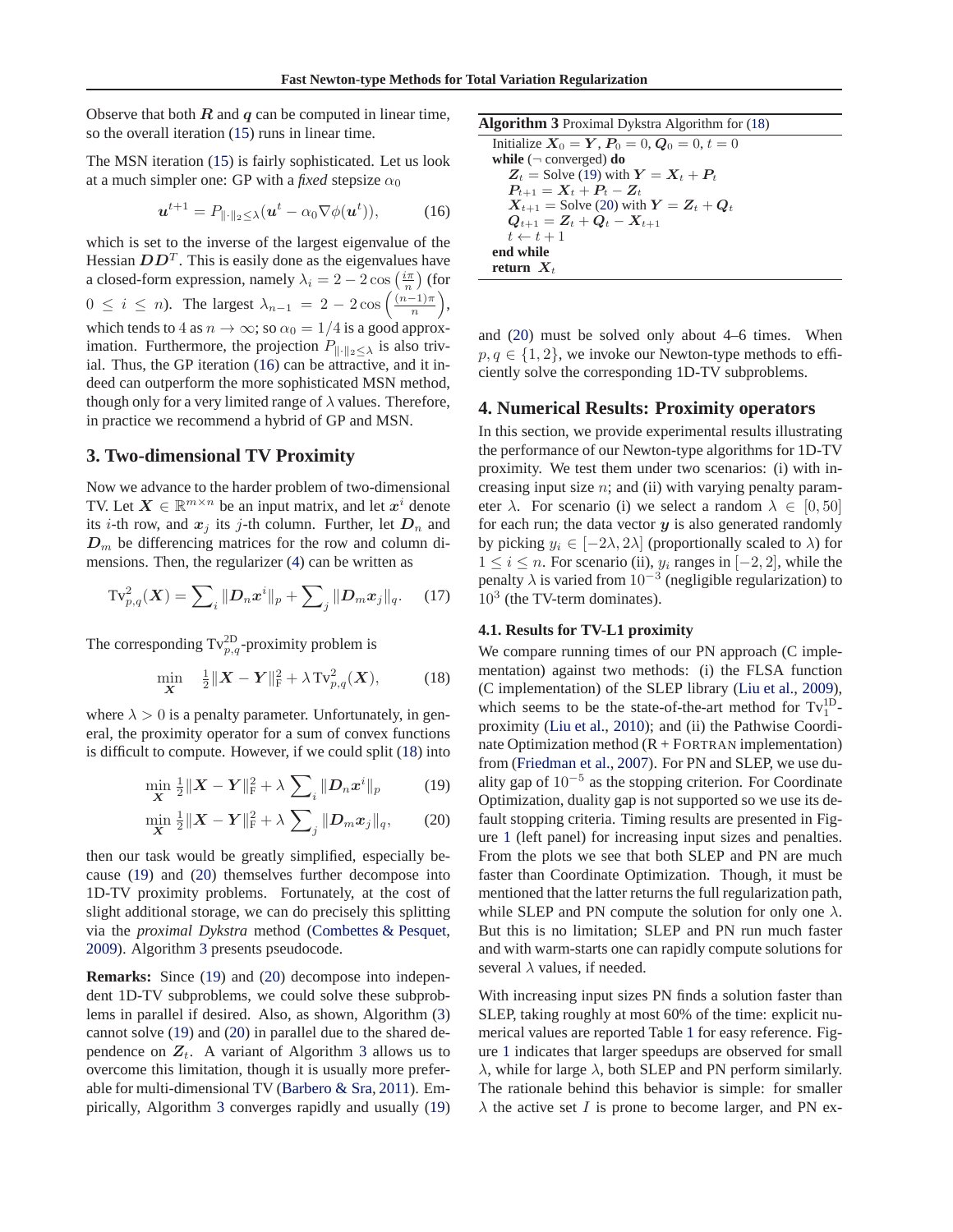**Fast Newton-type Methods for Total Variation Regularization**

<span id="page-4-0"></span>

Figure 1. Running times (in secs). Left panel: PN, SLEP and Coordinate Optimization solvers for Tv<sup>1D</sup>-proximity with increasing input sizes and penalties. Right panel: MSN, GP, and hybrid MSN-GP solvers for  $Tv_2^D$ -proximity with increasing input sizes and penalties.

Table 1. Running times (in milliseconds) for PN, SLEP and Coordinate Optimization solvers for TV-L1 problems with increasing input sizes (in log-scale);  $n$  denotes problem size.

| $\log_{10} n$ | <b>SLEP</b> | PN      | COORD.   |
|---------------|-------------|---------|----------|
| 1.00          | 1.19        | 3.6561  | 1.63     |
| 1.53          | 0.17        | 0.2476  | 1.37     |
| 2.06          | 0.30        | 0.29    | 1.52     |
| 2.58          | 0.59        | 0.41    | 2.69     |
| 3.11          | 1.33        | 1.04    | 6.74     |
| 3.64          | 5.25        | 3.10    | 22.20    |
| 4.17          | 15.10       | 8.22    | 92.41    |
| 4.70          | 67.60       | 39.35   | 359.50   |
| 5.23          | 221.58      | 137.81  | 1550.27  |
| 5.75          | 759.62      | 464.32  | 5678.25  |
| 6.28          | 2874.83     | 1655.25 | 23285.00 |
| 6.81          | 9457.11     | 5659.42 | 93366.00 |

plicitly takes advantage of this set by updating only the not indexed by I. On the other hand, for large  $\lambda$ , PN's strategy becomes similar to that of SLEP, hence the similar performance. Finally, as Coordinate Optimization computes the full regularization path, its runtime is invariant to  $\lambda$ .

### **4.2. Results for TV-L2**

To compare the running times of MSN and GP, we again use duality gap of  $10^{-5}$  as the stopping criterion. Further, as MSN might generate infeasible solutions during the optimization, we also apply a boundary proximity criterion for MSN with tolerance  $10^{-6}$ . Looking at the results it can be seen that the performance of MSN and GP differs noticeably in the two experimental scenarios. While Figure 1 (first plot; right panel) might indicate that GP converges faster than MSN for large inputs, it does so depending on the size of  $\lambda$  relative to  $||y||_2$ . Indeed, Figure 1 (last plot) shows that although for small values of  $\lambda$ , GP runs faster than MSN, as  $\lambda$  increases, GP's performance worsens dramatically, so much that for moderately large  $\lambda$  it is unable to find an acceptable solution even after 10000 iterations (an upper limit imposed in our implementation). Conversely, MSN finds a solution satisfying the stopping criterion under every situation, thus showing a more robust behavior. Therefore, we propose a hybrid approach that combines the strengths of MSN and GP. This hybrid is guided using the following (empirically determined) rule of thumb: if  $\lambda < ||y||_2$  use GP, otherwise use MSN. Further, as a safeguard, if GP is invoked but fails to find a solution within 50 iterations, the hybrid should switch to MSN. This combination guarantees rapid convergence in practice. Results for this hybrid approach are included in the plots in Figure 1, and we see that it successfully mimics the behavior of the better algorithm amongst MSN and GP.

# **5. Numerical Results: Applications**

To highlight the potential benefits of our algorithms we show below three main applications: (i) fused-lasso; (ii) image denoising; and (iii) image deblurring. However, we note here that the exact application itself is not as much a focus as the fact that our solvers apply to a variety of applications while leading to noticeable empirical speedups.

## **5.1. Results for 1D Fused-Lasso**

Our first application is to fused-lasso for which we plug in our algorithms as subroutines into the generic TRIP solver of [Kim et al.](#page-7-0) [\(2010](#page-7-0)). We then apply TRIP to solve the following variants of fused-lasso:

- 1. **Fused-lasso** (**FL**): Here  $L(x) = \frac{1}{2} ||y Ax||_2^2$ , and  $R(x) = \lambda_1 ||x||_1 + \lambda_2 ||Dx||_1$ ; this is the original fused-lasso problem introduced in [\(Tibshirani et al.,](#page-7-0) [2005](#page-7-0)), and used in several applications, such as in bioinformatics [\(Tibshirani & Wang](#page-7-0), [2008;](#page-7-0) [Rapaport & Vert](#page-7-0), [2008](#page-7-0); [Friedman et al.](#page-7-0), [2007](#page-7-0)).
- 2.  $\ell_2$ -variable fusion (VF): Same as FL but with  $\lambda_2$   $\|\mathbf{D}\mathbf{x}\|_2$  instead. This FL variant seems to be new.
- 3. **Logistic-fused lasso (LFL):** A logistic loss  $L(x, c) =$  $\sum_{i} \log \left( 1 + e^{-\mathbf{y}_i(a_i^T \mathbf{x} + c)} \right)$  can be introduced in the FL formulation to obtain a more appropriate model for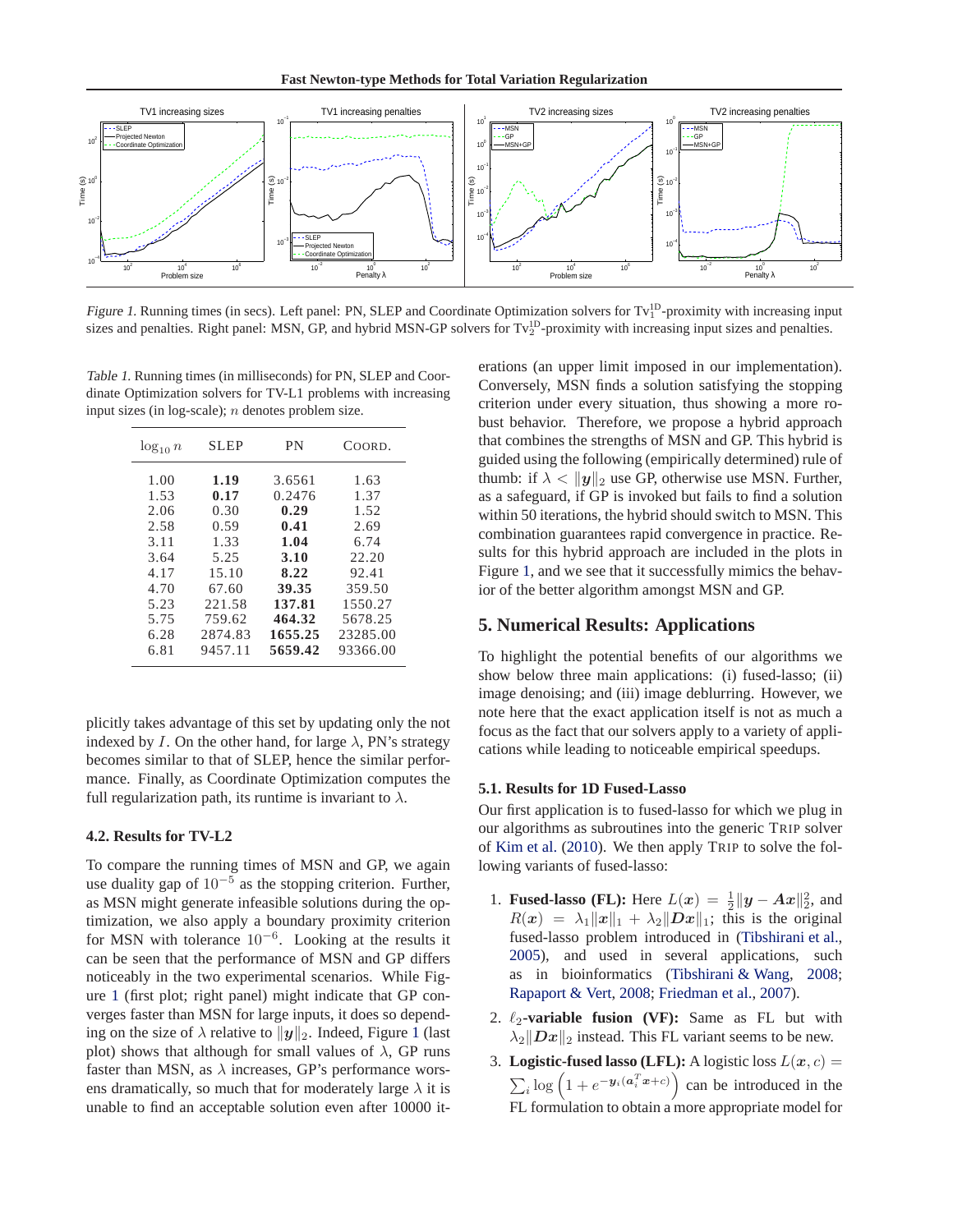<span id="page-5-0"></span>classification on a dataset  $\{(\boldsymbol{a}_i, y_i)\}\$ . For an application to time-varying networks see [Kolar et al.](#page-7-0) [\(2010](#page-7-0)).

4. **Logistic** +  $\ell_2$ -fusion (LVF): This model combines logistic loss with the VF setting.

Table 2. Running times (secs) for SLEP and TRIP for optimizing different versions of fused-lasso with increasing input sizes. Both methods were run to satisfy the same convergence criterion.

| <b>MODEL</b>                                |                               | <b>SLEP</b>                   |                                    |                              | TRIP                         |                                |
|---------------------------------------------|-------------------------------|-------------------------------|------------------------------------|------------------------------|------------------------------|--------------------------------|
| $\boldsymbol{n}$                            | $10^{3}$                      | 10 <sup>4</sup>               | $10^{5}$                           | $10^3$                       | 10 <sup>4</sup>              | $10^{5}$                       |
| <b>FS</b><br>VS<br><b>LFL</b><br><b>LVF</b> | 0.089<br>0.16<br>0.21<br>0.86 | 1.43<br>1.26<br>15.01<br>0.02 | 41.80<br>35.77<br>144.81<br>132.13 | 0.02<br>0.02<br>0.78<br>0.81 | 0.10<br>0.10<br>5.35<br>0.15 | 0.86<br>0.90<br>53.88<br>11.24 |

**Synthetic data.** We first compare TRIP equipped with our proximity solvers with the approach of [Liu et al.](#page-7-0) [\(2010\)](#page-7-0). Here random matrices  $A \in \mathbb{R}^{n \times m}$  are generated, whose entries are selected to follow a zero mean, unit variance normal distribution. We fix  $m = 100$ , and set  $\lambda_1 = \lambda_2 =$ 0.01. Then, we sample matrices with number of columns *n* varying as  $10^3$ ,  $10^4$ , and  $10^5$ . To select the vector of responses y, we use the formula  $y = sgn(Ax_t + v)$ , where  $x_t$ , and v are random vectors whose entries have variances 1 and 0.01, respectively. The numerical results are summarized in Table 2, where we compare SLEP (version 4.0) [\(Liu et al.](#page-7-0), [2009\)](#page-7-0) against the TRIP-based approach.<sup>3</sup> While for smaller matrices with  $n = 10<sup>3</sup>$  both methods run similarly fast, as the size of the input matrices increases, the TRIP-based fused-lasso solvers run much faster than SLEP.

**Real Data.** We tested each of the four FL models on binary classification tasks for the following microarray datasets: ArrayCGH [\(Stransky et al.](#page-7-0), [2006\)](#page-7-0), Leukemias [\(Golub et al.,](#page-7-0) [1999](#page-7-0)), Colon [\(U. Alon et al.,](#page-7-0) [1999](#page-7-0)), Ovarian [\(Rogers et al.,](#page-7-0) [2005](#page-7-0)) and Rat [\(Hua et al.,](#page-7-0) [2009](#page-7-0)). Each dataset was split into three equal parts (ensuring both classes are present in every split) for training, validation and test. The penalty parameters where found by grid search in the range  $\lambda_1, \lambda_2 \in [10^{-3}, 10^1]$  to maximize classification accuracy on the validation splits.

Table 3 shows test accuracies. We see that in general, logistic-loss based FL models yield better classification accuracies than those based on least-squares. This result is natural: logistic-loss is more suited for classification in tasks like the ones proposed for these datasets. Regarding the TV-regularizer, three out of five datasets seem to be insensitive to this choice, though the  $Tv_1^{\text{1D}}$ -penalty performs better for Ovarian, while  $Tv_2^{\text{1D}}$  works best for ArrayCGH.

Table 3. Classification accuracies on microarray data.

| <b>DATASET</b>   | FL.   | VF    | LFL.     | LVF      |
|------------------|-------|-------|----------|----------|
| ARRAYCGH         | 73.6% | 78.9% | 73.6%    | 73.6%    |
| <b>LEUKEMIAS</b> | 92.0% | 92.0% | $96.0\%$ | $96.0\%$ |
| <b>COLON</b>     | 77.2% | 77.2% | 77.2%    | 77.2%    |
| <b>OVARIAN</b>   | 88.8% | 83.3% | 77.7%    | 77.7%    |
| R AT             | 67.2% | 65.5% | 70.4%    | 70.4%    |

#### **5.2. Results for 2D-TV**

We now show application of our two-dimensional  $Tv_{1,1}^{2D}$ proximity solver. We are not aware of natural applications for two or higher-dimensional  $Tv_{2,2}^{2D}$ -proximity, so we do not discuss it further. The most basic and natural application of our  $Tv_{1,1}^{2D}$ -proximity is to image denoising. Among the vast number of denoising methods, we compare against the well-established method based on the classic ROF-TV model [\(Rudin et al.,](#page-7-0) [1992](#page-7-0)). This model takes an  $n \times n$  noisy image  $Y$  and denoises it by solving

$$
\min_{\mathbf{X}} \quad \frac{1}{2} \|\mathbf{X} - \mathbf{Y}\|_{\mathrm{F}}^2 + \lambda \mathrm{Tv}_{\mathrm{rof}}(\mathbf{X}), \tag{21}
$$

where the ROF version of TV is defined as

$$
\mathrm{Tv}_{\mathrm{rof}}(\boldsymbol{X}) = \sum_{1 \le i,j < n} \| (\nabla x)_{i,j} \|_2,
$$
\n
$$
(\nabla x)_{i,j} = \begin{bmatrix} x_{i+1,j} - x_{i,j} \\ x_{i,j+1} - x_{i,j} \end{bmatrix}.
$$

That is, the TV operator is applied on the discrete gradient over the image. This TV regularization is known as isotropic TV, in contrast to our anisotropic TV. Although often the isotropic version  $Tv_{\text{rof}}$  is preferred, for some applications anisotropic TV shows superior denoising. We show a simple example that illustrates this setting naturally, namely, denoising of two-dimensional barcodes [\(Choksi et al.](#page-7-0), [2010\)](#page-7-0). We apply our 2D-TV operator to this setting and compare against the isotropic model which we solved using the state-of-the-art PDHG method [\(Zhu & Chan,](#page-7-0) [2008\)](#page-7-0). For further reference we also compare against: (i) the anisotropic TV solver proposed in [\(Friedman et al.](#page-7-0), [2007\)](#page-7-0); (ii) an adapted (anisotropic) PDHG solver obtained easily by modifying the original formulation; and (iii) a median filter. We note that the stepsize selection rules recommended for PDHG, failed to produce fast runtimes when applied to anisotropic TV. Thus, to make PDHG competitive, we searched for optimal stepsize parameters for it by exhaustive grid search.

Table [4](#page-6-0) presents runtimes and Improved Signal-to-Noise Ratio (ISNR) values obtained for a series of denoising experiments on barcode images that were corrupted by additive (variance 0.2) and multiplicative (variance 0.3) gaussian noise. To compensate for the loss of contrast produced by TV filtering, intensity values are rescaled to the range

 $3$ Both TRIP and SLEP are implemented in MATLAB; only the crucial proximity operators are implemented in C.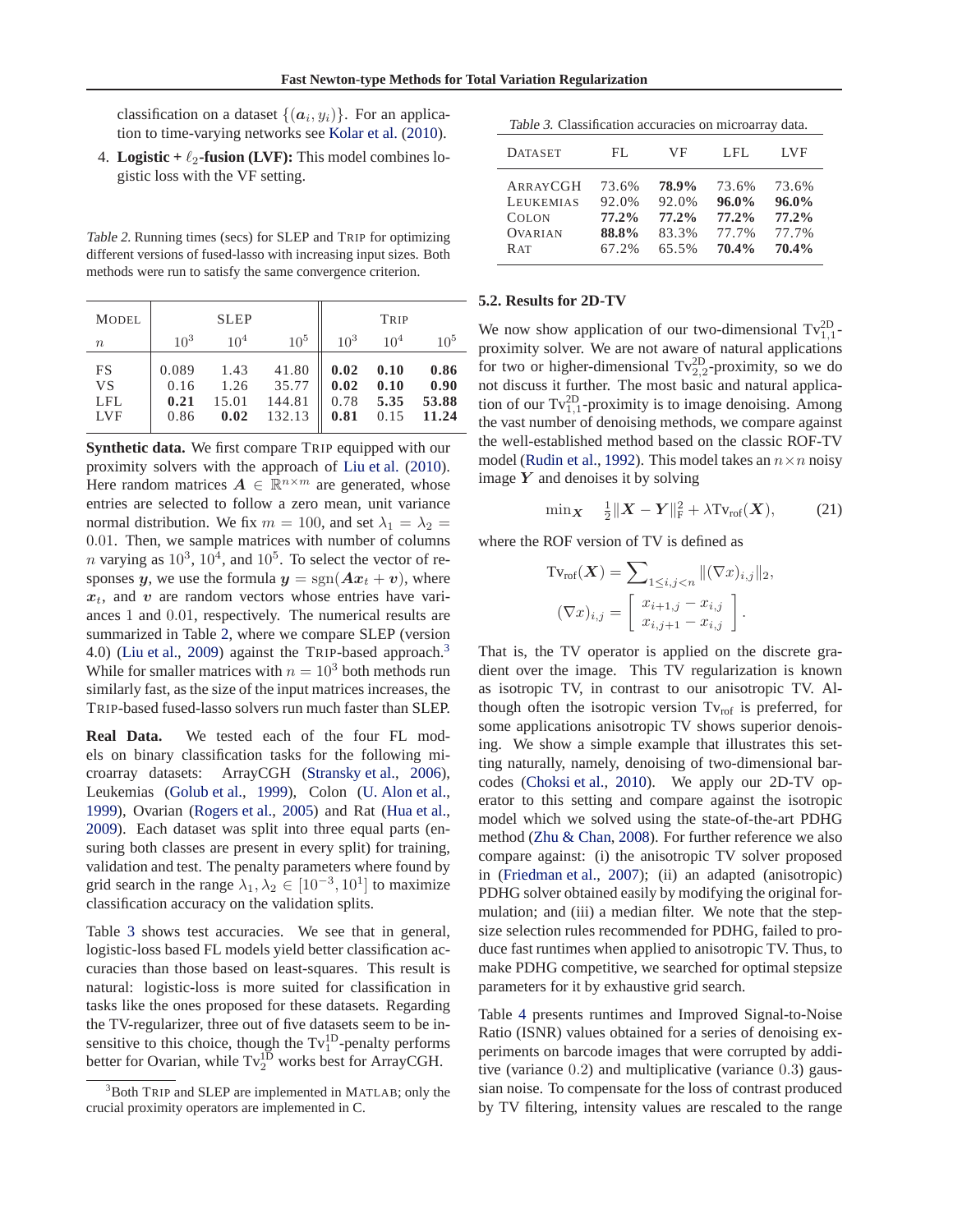|                                                                                                  | <b>ANISOTROPIC</b>                   |                                      |                                             | <b>ISOTROPIC</b>                          |                                      | <b>MEDIAN</b>                        |                                      |                                      |
|--------------------------------------------------------------------------------------------------|--------------------------------------|--------------------------------------|---------------------------------------------|-------------------------------------------|--------------------------------------|--------------------------------------|--------------------------------------|--------------------------------------|
| <b>SIZE</b>                                                                                      | <b>ISNR</b>                          | TIME PN                              | TIME COORD.                                 | TIME PDHG                                 | <b>ISNR</b>                          | <b>TIME PDHG</b>                     | ISNR                                 | TIME                                 |
| $100 \times 100$<br>$175 \times 175$<br>$300 \times 300$<br>$375 \times 375$<br>$500 \times 500$ | 2.39<br>4.14<br>5.48<br>6.04<br>4.42 | 0.11<br>0.27<br>0.88<br>1.39<br>2.59 | 2.85<br>15.99<br>140.78<br>167.68<br>228.55 | 0.64<br>8.71<br>128.72<br>93.87<br>203.19 | 2.04<br>3.38<br>4.38<br>4.39<br>3.58 | 0.03<br>0.11<br>0.37<br>0.76<br>1.30 | 1.24<br>1.74<br>2.35<br>2.42<br>2.18 | 0.00<br>0.02<br>0.03<br>0.07<br>0.09 |

<span id="page-6-0"></span>Table 4. Barcodes denoising results obtained via PN, Coordinate Optimization and adapted PDHG for the anisotropic model, genuine PDHG for the isotropic model, and a median filter. ISNR (dB) values (higher is better) and running times in seconds are shown.



Figure 2. Example of barcode denoising for the isotropic and anisotropic models on a  $175 \times 175$  image. a) Clean image. b) Noisy image. c) Anisotropic denoising. d) Isotropic denoising. e) Median filter.

of the original image. The penalty parameter  $\lambda$  for each model was chosen so as to maximize the on the  $300 \times 300$ image. As expected, the anisotropic TV regularizer is more appropriate for the underlying structure of the image, and thus obtains lower reconstruction errors. An example is shown in Figure 2, where we also observe visually better reconstructions via the anisotropic model. Additional experimental results are in [\(Barbero & Sra](#page-7-0), [2011](#page-7-0)).

Regarding running times, our PN solver vastly outperforms Coordinate Optimization and anisotropic PDHG. The isotropic version of the problem is simpler than the anisotropic one, so it is no surprise that the carefully tuned PDHG approach requires less time than PN. It is also worth mentioning that in [\(Choksi et al.,](#page-7-0) [2010\)](#page-7-0) an  $\ell_1$  loss is used, and denoising cast as a Linear Program, to which a generic solver is applied; this approach requires runtimes of over  $10<sup>3</sup>$  seconds for the largest image.

### **5.3. Image deconvolution**

With little added effort our two-dimensional TV solver can be employed for the harder problem of image deconvolution, which takes the form

$$
\text{min}_{\boldsymbol{x}} \quad \tfrac{1}{2} \| \boldsymbol{K} \boldsymbol{x} - \boldsymbol{y} \|_2^2 + \lambda R(\boldsymbol{x}),
$$

where  $K$  is a blur operator,  $R$  is a regularizer, and  $x$  encodes an image. As stated before, this problem can also be solved using  $prox_R$  as a building block. Precisely this is done by the solver SALSA [\(Afonso et al.](#page-7-0), [2010](#page-7-0)). We plug our 2D-TV solver directly into SALSA to obtain a fast anisotropic deconvolution algorithm. Table 5 presents numerical results (visual results are in [\(Barbero & Sra](#page-7-0), [2011\)](#page-7-0)) for deconvolution of noisy barcode images subjected to motion blurring. Comparing against SALSA's default isotropic denoising operator, again an anisotropic model produces a better reconstruction. Results for Richardson-Lucy (RL) [\(Biggs & Andrews,](#page-7-0) [1997](#page-7-0)) as implemented in Matlab are also presented, showing much faster filtering times but inferior reconstruction quality.

Table 5. Deconvolution results for anisotropic and isotropic models using the SALSA solver, and MATLAB's Richardson-Lucy (RL) method. ISNR (dB) values and runtimes (in secs) are shown.

|                                 | ANISOTROPIC                          |                                      | <b>ISOTROPIC</b>                     |                                      | RL                                   |                                      |
|---------------------------------|--------------------------------------|--------------------------------------|--------------------------------------|--------------------------------------|--------------------------------------|--------------------------------------|
| $\boldsymbol{n}$                | <b>ISNR</b>                          | <b>TIME</b>                          | <b>ISNR</b>                          | <b>TIME</b>                          | <b>ISNR</b>                          | <b>TIME</b>                          |
| 100<br>175<br>300<br>375<br>500 | 1.55<br>2.79<br>4.07<br>4.05<br>3.21 | 1.19<br>0.81<br>3.34<br>5.41<br>8.98 | 1.10<br>2.15<br>3.07<br>2.92<br>2.37 | 0.12<br>0.55<br>2.40<br>3.71<br>5.71 | 0.73<br>0.79<br>1.07<br>1.13<br>1.04 | 0.04<br>0.18<br>0.46<br>0.61<br>1.26 |

#### **Acknowledgments**

With partial support from Spain's TIN 2010-21575-C02-01 and FPU–MEC grant reference AP2006–02285.